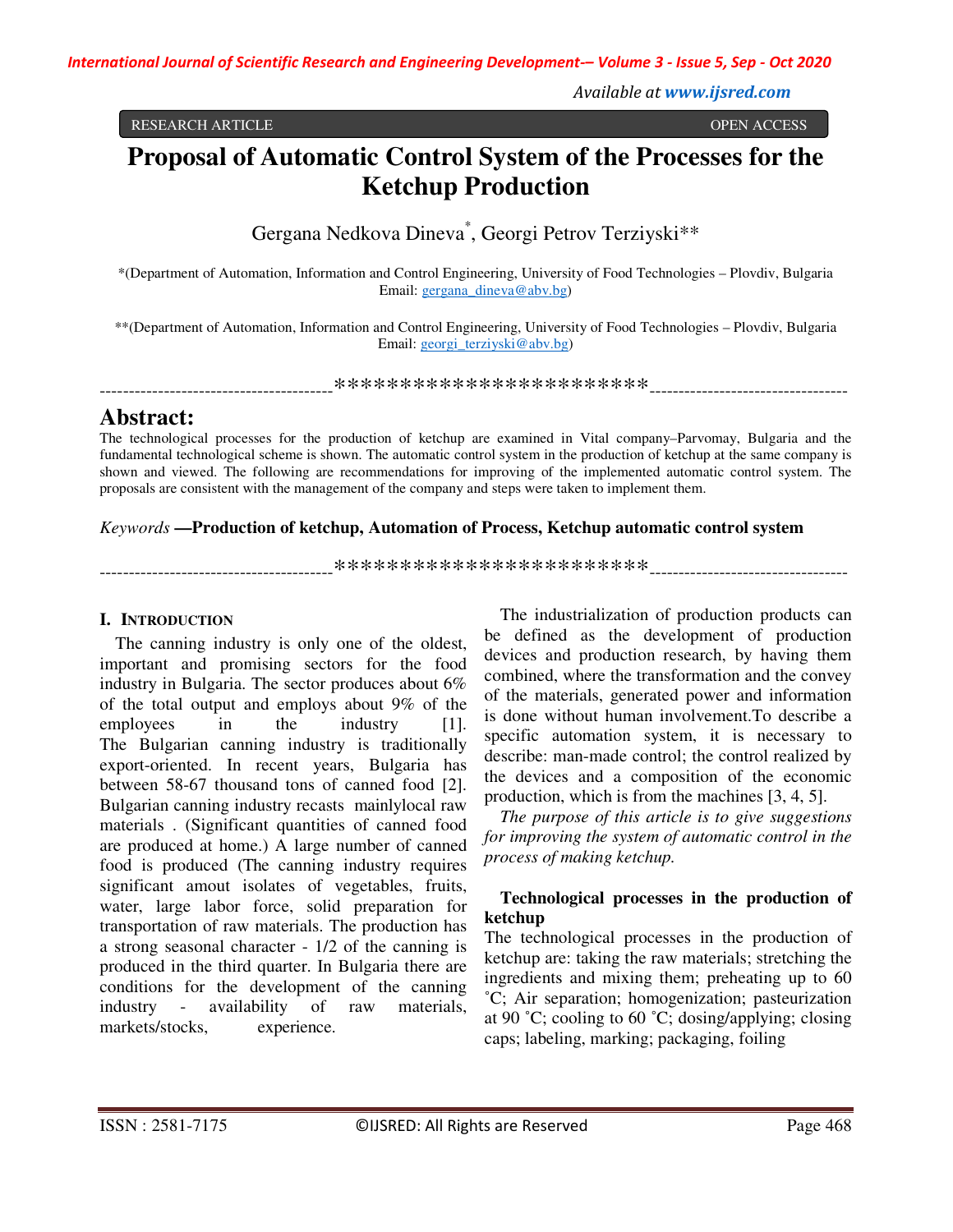Thebasictechnological plan of ketchupproductionispresented in fig. 1 and covers 8 mainstages: 1 - mixingtheingredients, 2 preheating, 3 - air separation, 4 - homogenization, 5 - pasteurization, 6 - cooling, 7 - dosing, 8 - closing, labeling, marking.

Theconsists of: tomatomash (tomatoconcentrate), sugar, salt, vinegar, flavors (according to theclass withpronounceddifferentflavors), starch, preservative, water. One of theingredientsthatgivestheappearance and main taste of theproductistomatomash.

**Ingredients mixing** - for the production of ketchup ready quality products are used, which according to the recipe are stretched on an electronic scale (pos. 1). They are manually poured into a preparation vessel (pos. 2) equipped with a stirrer driven by an electric mixer (pos. 3). The required amount of water is supplied via a hand tap (pos. 5). The preparatory vessel is designed for 300 kg. cooking, manually monitoring the level of the product with a dipped level gauge. The maximum upper level is 61 cm and a minimum is 3 cm. The mixer turns on and off manually from a dashboard.

**Preheat** – using a screwpump (pos. 4) manuallyoperated and stoppedby  $a^{\frac{3}{2}}$  dashboard, theproductistaken to a preheater (pos. 6), whichis a skin-tube-in-tube-typeheatexchangewith serpentines forbetterhomogenization of the product. Thewaterheated up to 120C, using a gas boiler goesthroughthe pipeline and then comes back to thevessel (pos. 8). Thepurposeis to heattheproduct up to 60 °C, whichpassesthrough a preheater (pos. 6) and isreturned to thepreparationvessel (pos. 2). The mixture circulatesuntilthedesiredtemperatureis60°C.

**Deaeration**- afterreachingtheproduct up to 60  $^{\circ}$ Cmanually, a three-waysolenoidvalve (SV) isswitchedfromthe panel (pos. 10), whichtakesit to thedeaerator (pos. 11). Itisanairtightcontainerwith a conicalbottom and lid. Itismountedon a frametogetherwith a vacuumpump (pos. 13), a dischargescrewpump (pos. 15) and a homogeni-



Figure 1. Basic technological plan of ketchup production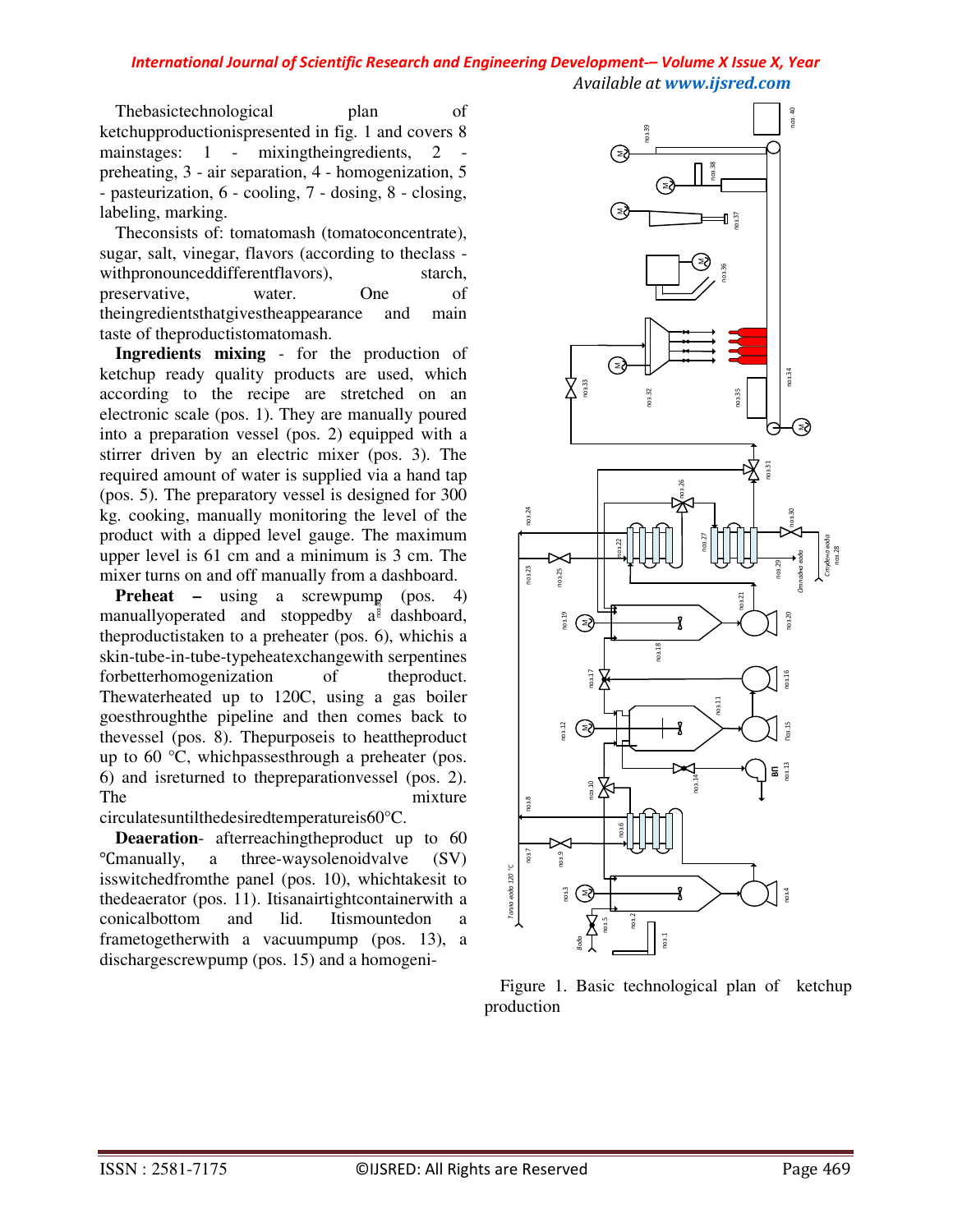zingpump (pos. 16). Theproductiscomingout of thethe pipeline goingintothevessel and fallson a rotating disk with a sieve and a stirrerdrivenby a mixer (pos. 12). Undertheaction of thecentrifugalforce, itisevenlydistributed, directedtowardsthesides of thevessel and flowsdownthem in a thinlayer. Hittingtheleaking sauce at highspeedimproveshomogenization. Thevacuumpumphelpsthe air to be separatedfromtheproductWiththehelp of a vacuumpump (pos. 13) the air isseparated (deaerated) fromtheproduct. Thescrewpump (pos. 15) helpsthe mixture to passthroughthehomogenizingpump (pos. 16), throughwhichtheparticlesizeisreduced and returned  $the decating vessel$  (pos. 11). Deaerationlastsabout 3-4minutes.

**Homogenization** - after deaeration of the product, a hand tap (pos. 17) is opens, which takes it to a collecting vessel (pos. 18), equipped with a stirrer driven by a mixer (pos. 19). The product is homogenized in the collecting vessel and with the help of a screw pump (pos. 20) takes the tomato sauce is taken through the pipeline (pos. 21) to a pasteurizer (pos. 22).

#### **Pasteurization** –

pasteurizationtakesplaceinafurheatexchangertype "tubeintube" (pasteurizer) (pos. 22), whichisheatedwithhotwateratatemperatureof 120 °Cfedbythegasboileralongthepipeline (pos. 23), passesthroughthepasteuriser (pos. 22) andthepipeline (pos. 24) istakenbacktothegasboiler. Thepurposeistoheattheproductup (pos. 22) to 90 °Cinorderto perish the harmfulmicroorganismstoperish.

Theproductpassesthroughathree-way SV (pos. 26) andisreturnedtotheassemblyvessel (pos. 18). Repeatthecycleuntiltheproductreachesthedesiredtem perature of 90 °C. Acontainerisattachedtothecollectionvessel (pos. 18) incaseofoverflowofthetomatosauce.

**Cooling –** when reaching 90 °C manually from a dashboard, a three-way SV (pos. 26) is switched and the product is drained to a fur pipe heat exchanger type "tube in pipe" (cooling serpentine) (pos. 27). Through it passes cold water fed by a probe along the pipeline (pos. 28) and is drained

along the pipeline (pos. 29) into the sewage network. The purpose is to cool the product through (pos. 27) to 60  $\degree$ C.

Finally, the finished product is tested in a dry matter concentration laboratory.

**Dosing** - after the product has cooled down to 60 ℃, a three-way SV (pos. 31) is manually switched from the panel and taken through the pipeline to a dosing machine (pos. 32) equipped with a float, which protects it from overflow.

The bottles are placed manually on a conveyor belt (pos. 34), passed through an ultraviolet lamp (pos. 35), which kills all microorganisms in them and fed to the dosing machine (pos. 32). It is equipped with dosing heads that have a measuring vessel (dispenser). It is connected in series with the dose measuring tank and the package to fill it..

**Closing, labeling, marking** thefilledbottlesaretakenalongtheconveyorbelttoaclos ingmachine (pos. 36), whichputsthecapsonthebottles, andthemachine (pos. 37) closes (stuffs) thecapswiththehelpofaplunger.

The closing machine consists of four main units a conveyor for feeding the package, a mechanism for placing a lid, a closing mechanism and a draining conveyor. The closing mechanism is called a closing head. It includes all the organs that carry out the formation of a strong - tight joint lidpackage and some of the elements that provide their specific working movements.

The closed bottles are led to the labeling machine (pos. 38) to be marked bu the marking machine (pos. 39). The labels to be affixed, arranged in bundles, are placed in a label shop. Taking the labels from the store is done in different ways, but most often pulling the label from the package, the body of which is pre-coated with glue. The marking machine (pos. 39) prints on the bottles the batch, date of manufacture and expiration date of the product. The filled bottles are taken manually, they arebeing placed on the table for finished products (pos. 40) and taken away for packaging and foiling (manually).

#### **Processautomationinthecanningindustry**

Fig. 2 shows the ACS in the production of ketchup.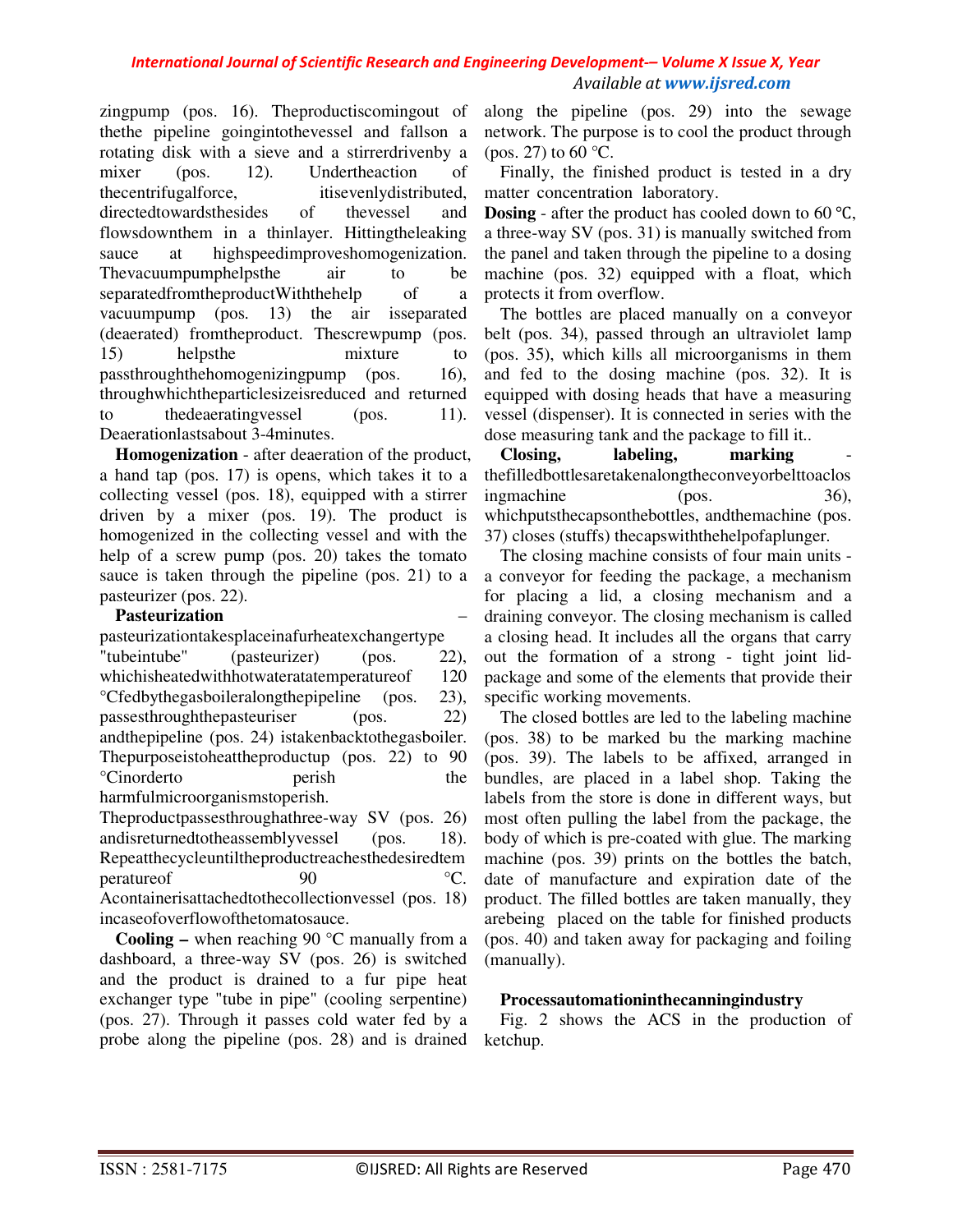The stretched products and ingredients are poured into a preparatory container (pos. 2). Using a screw pump (pos. 4), the mixture passes through a tubular preheater (pos. 6) for preheating. After reaching the set temperature, the product enters a deaerator (pos. 11) and from there into a collecting vessel (pos. 18). From it with a screw pump (pos. 20) is taken to the pasteurizer (pos. 22). It then passes through a coolant (pos. 27). The cooled product is fed to a dosing machine (pos. 32). Along the conveyor belt (pos. 34) the bottles pass through an ultraviolet lamp, a dosing machine (pos. 32), a cap closing machine (pos. 36, 37), for labels (pos. 38) and for marking (pos. 39).

The following control and management systems mounted on a panel and on site are built to the technological scheme described in this way.

For preparation vessel (pos. 2) - the required amount of water for the preparation of the product is supplied by means of a hand tap (pos.5).

The ingredients made already, are weighed on an electronic scale (pos. 1) and also are manually poured into the preparation container (pos. 2). The mixing of the ingredients is madeby a mixer with a stirr (pos. 3), and the circulation goes on with a screw pump (pos. 4). A dashboard switches them on/off manually. There is one for each of the circuits 1 and respectively for the screw pump circuit 2, a warning light is also provided. Another device is showing the level of the fusion/mixture (submerged level meter)- This is presented here incontour3.

For tubular preheater (pos. 6), AAS for temperature - are provided at the inlet and outlet of the product passing through it, temperature sensors (thermistor - Pt100) - circuit 4. To set the desired temperature, a microprocessor is used manually by the company Microsyst,which is attached/mounted(no matter) to a control panel. A warning light is provided. A three-way SV (pos. 10) is mounted on the pipeline of the passing product, manually switched by a panel with light signaling– circuit 7. The monitoring and setting of the tempe-



**Figure 2.**ACS for ketchup production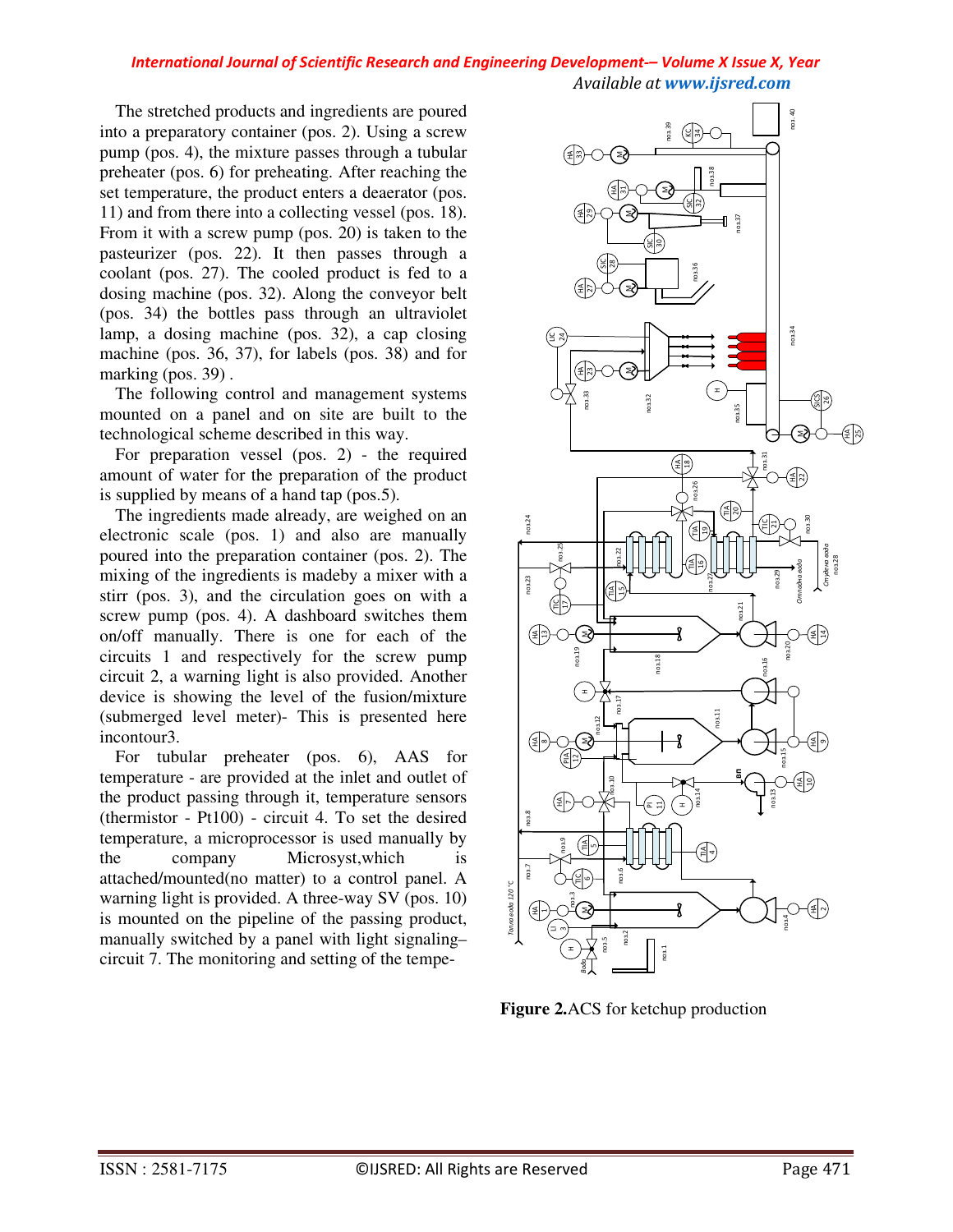rature of the product passing through (pos. 10) is done by a two-channel microprocessor programmable controller MS8112, mounted on a dashboard. A SV (pos. 9) is mounted on the pipeline (pos. 7). Using a platinum thermistor (circuit 5), the temperature of the product is measured and if there is a difference with the set SV, it changes the flow rate of the hot water supplied to the product - circuit 6.

As for the deaerator (pos.  $11$ ) - it is equipped with a mixer with a stir (pos. 12), a screw pump (pos. 15), a homogenizing pump (pos. 16).

A power switch turns them on/off which is mounted on a panel.contours - 8, 9. A warning light is provided. A vacuum pump (pos. 13) is used for deaeration, played and stopped by a manual starter on a panel with a warning light signaling - circuit 10. Measurement by indicating the pressure of the vacuum pump on site. A spring pressure gauge is used – circuit11. A manual valve is mounted on the pipeline of the vacuum pump. (pos. 14) The pressure - circuit 12 is set via the twochannelmicroprocessor programmable controller MS8112, mounted on a panel. Deaeration lasts 3 - 4 minutes. The product is drained by a hand valve (pos. 17).

For the collecting vessel (pos. 18) - the homogenization of the ingredients is done with a mixer with a stirrer attached to it (pos. 19), and the circulation happens with a screw pump (pos. 20). There is one for each of the circuits manually mixer circuit 13 and screw pump circuit 14. A warning light is also provided. As for the pasteurizer (pos. 22), AAS for temperature - are provided at the inlet and outlet of the product passing through it, temperature sensors (thermistor - Pt100) - circuits 15 and 16 temperature sensors (thermistor - Pt100) - circuit 4. To set the desired temperature, a microprocessor is used manually by the company Microsyst,which is attached/mounted(no matter) to a control panel. An emergency/warning (both correct) light is provided. A three-way SA (pos. 26) is mounted on the pipeline of the passing product, manually switched by a panel with light signaling - circuit 18. The monitoring and setting of the temperature of the product passing through (pos. 26) is done

simply/ordinary/naturally by a dual-channel microprocessor programmable controller MS8112 with a warning/emergency light mounted/attached/hooked up/added/connected to on a dashboard. A SV (pos. 25) is connected to the pipeline (pos. 23). Using a platinum thermistor (circuit 16), the temperature of the product is measured and if there is a difference with the set SV, the flow rate of the hot water supplied to the product - circuit 17 is changed. As for the/Concerning the (pos. 27), AAS for temperature - are provided at the inlet and outlet of the product passing through it, temperature sensors (thermistor - Pt100) - circuits 19 and 20. Aiming to reach the desired temperature this happens manually by a microprocessor ... from the complanyMicrosyst, which is added to the dashboard. A warning light is prvoded. A three-way SV (pos. 31) is mounted on the pipeline of the passing product, manually switched by a panel with light signaling - circuit 22. The monitoring and setting of the temperature of the product passing through (pos. 31) is done by the two-channel microprocessor programmable controller MS8112, mounted on a dashboard. A SV (pos. 30) is mounted on the pipeline (pos. 28). Using a platinum thermistor (circuit 20), the temperature of the product is measured and if there is a difference with the set SV it changes the flow rate of the cold water supplied to the product circuit 21.

Concerning the conveyor belt (pos. 34) - It is managed by a manual starter, which is attached/hooked up/added/connected to the dashboard on site - loop 25. AAS for speed control of how the movement of the bottles would procceed - loop 26. These are inductive sensors and detectors/electric eyes that are used to monitor the minimum permissible shaft speed and the minimum permissible speed of conveyor belts. The sensors indicate the speed of the bottles in front of their active part.If the speed is higher than set, the output of the sensors is turned on,but if the speed is lower than the one set, their output is switched off. Inductive sensors and speed control sensors are moisture and dust resistant and have long-life service thanks to the non-contact switching of the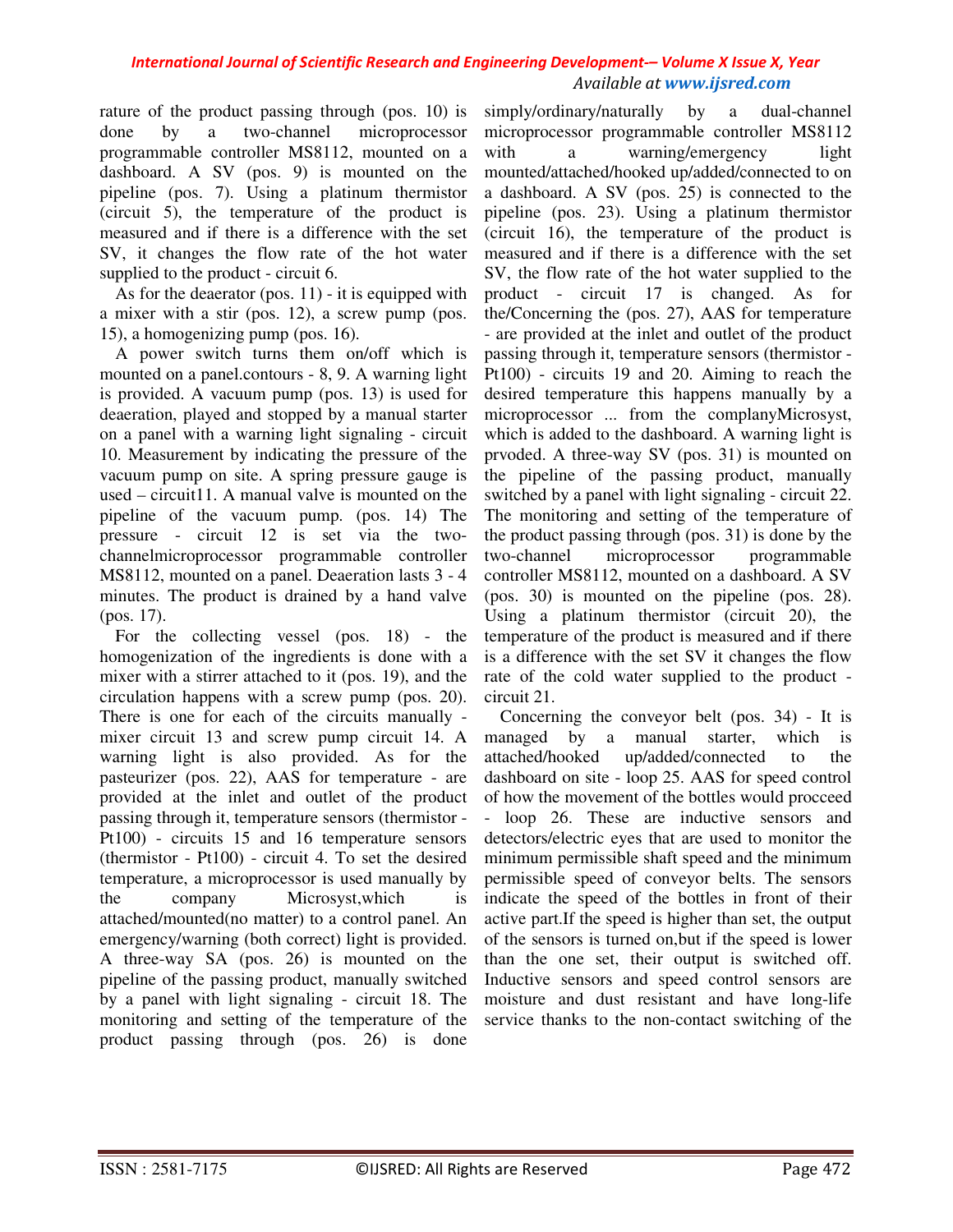electrical circuits/network in which they are connected.

There are also light sensors on the conveyor belt to determine the number of bottles in the store of the dosing machine (in a number of 4) and one following to the next machines. The function of the detectors is to send an indication to the actuators and to count the number of bottles passed. This is very important because if they do not make the count, the machine will not know when the bottles are finished. Manual start of the ultraviolet lamp (pos. 35).

As for the dosing machine (pos. 32) - The play/stop action is done by a manual starter, mounted on site - circuit 23. A warning light is also provided. AAS is used for upper and lower level regulations - a regulator with immeadiate action for speed level – contour24. When reaching the upper level the supply of ketchup it stops. The machine is controlled by the CMS.

As about the closing machine (pos. 36, 37) - A power switch starter controls themachine,which is mounted on site.A warning light is provided contours 27, 29. AAS for speed of feeding of the caps - contour 28 and speed of movement of the piston - loop 30. The machine is controlled by the CMS.

As for the labeling machine (pos. 38) - A manual starter, mounted on the dashboard regulates the machine - loop 31. A warning light is also provided. AAS for speed of feeding the labels - contour 32. The control ofthe machine is performed by CMS. Marking machine (pos. 39) - starting and stopping is done by a manual starter mounted on site - loop 33. A warning light is also provided. The program enters the current date and expiration date for marking - loop 34. The operation of the machine is controlled by a microcomputer and this allows quick change of current information during the production process.

### **Suggestions for improving the ACS of the ketchup line**

Duetothepresenceofamanualmodeofoperationinth eproductionofketchupinfig. 3

weofferimprovementtothemanagementsystem.

For a preparatory vessel (pos. 2) - AAS for level measurement - to create a system for monitoring and automatic definition of upper and lower level and also to regulate the level of the supplied water contours 1, 2. For this purpose to use a sensortransmitter for level MS9015LC and conductometric level regulator MS8105 with selfposition adjustment created by the company "Microsyst". A warning light signal is also provided.

The sensor-transmitter for level MS9015LC has a capacitive sensing element, its measurement accuracy is up to 0.15% and its measuring range is up to 3000 mm. The maximum allowable pressure is up to 6 bar. MS9015LC is designed for continuous and accurate measurement of the level of different types of liquids. The sensor is a condenser whose capacity changes depending on the change in the liquid level. The measured input value is retransmitted by the transmitter as an analog output signal, most often in a unified range. Having the option for installation of a temperature sensor it is possible to measure a second technological value.

The conductivity level regulator MS8105 serves to monitor and regulate the level of all types of electrically conductive liquids in closed or open vessels at four points. The regulator works by measuring electrical conductivity.

Itissuitableforpositionalregulationofalltypesofelec tricallyconductiveliquidsinthecontroloftechnologica lprocesses.

TheMS8105issmallinsizeandweightandeasytooperat e.

Circuit 3 - AAS for temperature - is made of temperature sensors mounted on a preheater (pos. 6) and simple/universal microprocessor controller MS8120 of the company "Microsyst" (http://www.microsyst.net). When the set temperature is reached, the three-way SV automatically switches (pos. 10). Two-position adjustment is performed. The MS8120 can have one of the following analog inputs - a Pt100, P1000 thermoresistor sensor or another on request. It is designed for measuring and regulating various technological values. Laws of management can be realized (programmatically chosen), with the possibility to limit the integral component. 2 and 3-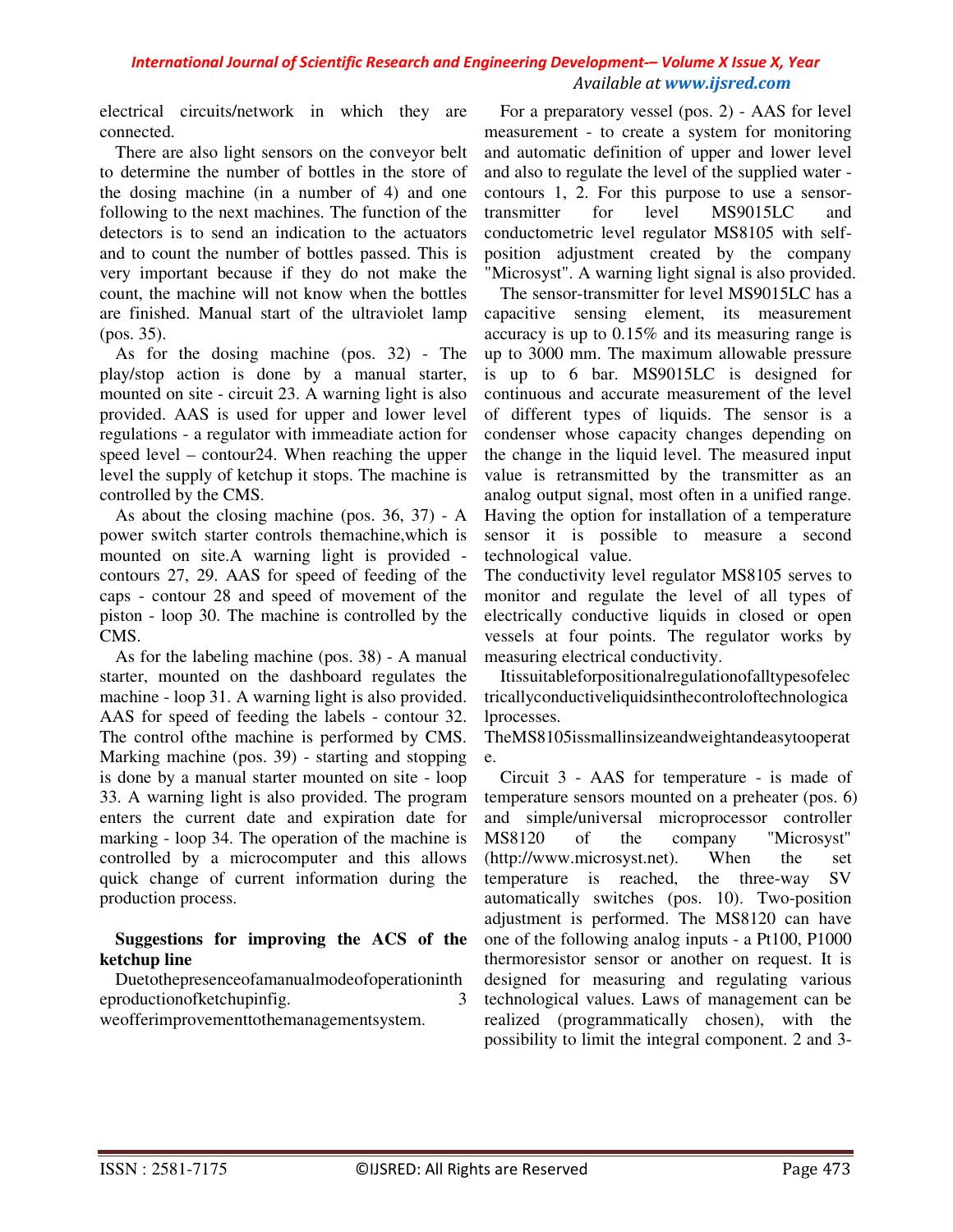position modes are also built-in. The outputs are controlled by pulses with variable duration (PWM), it is possible to set different times for the formation of "positive" (K1) and "negative" (K2) output.

All data is stored in non-volatile memory, including the current state of the controller, i.e. after restoring the supply voltage, it enters the same control mode in which it was before its failure.

A seamless switch between automatic and manual mode is provided with direct monitoring of the process variable (PV), the setpoint (SP) and the output (OUT). The Autotuning function easily adjusts the parameters for P, PI or PID mode.

AAS for vacuum pump pressure (pos. 13) - to use a pressure transducer PSQA from the company "Comeco" and a microprocessor dual-channel timer MS8203B from the company "Microsyst". The operating time of the vacuum pump (pos. 13) is set when the product enters the deaerator. Automatic blocking and signaling are also provided. After the set time has elapsed, the SV (pos. 14) is closed and a three-way SV (pos. 17) is opened - loops 4, 5, 6, 7.

Pressuretransducer PSOA isacombinationofathin-layerpressuresensormodel PSQ and

aprogrammableindicatorpoweredbythecircuit.

The five-digit LCD display allowsvisualizationofthemeasuredpressureintherang<br>efrom -9999 to 9999 efrom -9999 to 9999 withprogrammablelimitsforthepurposeofscalingwhe nusing different pressureunits. PSQA is alsoequippedwithprogrammablealarmscontrollingth erelayoutput, whichcanalsobeusedfortwopositioncontrolofvariousactuators.

Thankstoitsexcellentvalueformoney,

aswellasitscompactdesignandthepossibilityofaseriali nterface, PSQA is widelyapplicableforsolvinglowbudgetengineeringtasksinmeasuringandcontrollingp ressure.AASfortime - loop 7 programmaticallysetsthetimeduringwhichtheproduc tispassingthroughthedeaeratorandwillswitchthree-

waySV (pos. 17). A microprocessor dual-channel timer MS8203B is used. It is organized as two timer blocks operating independently of each other. Both timers can operate in 9.99 seconds, 99.9 seconds, 999 seconds, 99.9 minutes or 999 minutes. Each

timer can be started from an external input. There are two independent RESET / START switches for each of the timers and one general STOP button for the two timers. Each timer counts down its set time and after its expiration activates the corresponding output, which remains activated until the STOP button or the corresponding switch is pressed in the RESET position.

Circuit 8 - AAS for temperature - is made of temperature sensors mounted on the pasteurizer(pos.22) and universal microprocessor controller MS8120 of the company "Microsyst". When the set temperature is reached, it automatically switches the three-way SV (pos. 26).

Circuit 9 - AAS for temperature - is made of temperature sensors mounted on the cooler (pos. 27) and microprocessor controller MS8120 of the company "Microsyst". When the set temperature is reached, it automatically switches three-way SV (pos. 31).

At the output of the finished product, the Brix concentration of dry matter is measured and recorded. An industrial flow refractometer PR-23-A of the company "Bioevibul" is used - circuit 10. It consists of a sensor-refractometer and a transmitterregulator.

The refractometer is installed on the outside of the corners (bends) of the pipes directly or using a flow angle cell. In this way, the best measurement conditions are guaranteed with a good self-cleaning effect.

The measuring range is 0-100 Brix with an accuracy of  $\pm$  0.1 and automatic temperature compensation. Additionally, low and high concentration alarms can be configured. Thanks to digital monitoring technology, the measurement accuracy is not affected even in the presence of large amounts of undissolved substances, bubbles or color changes.

# **Conslusion**

The technological processes in the production of ketchup are considered and the basic technological plan is presented. The system for automatic control in the production of ketchup is also shown and examined. Also, suggestions for improvement of the proposed automatic control system are given.